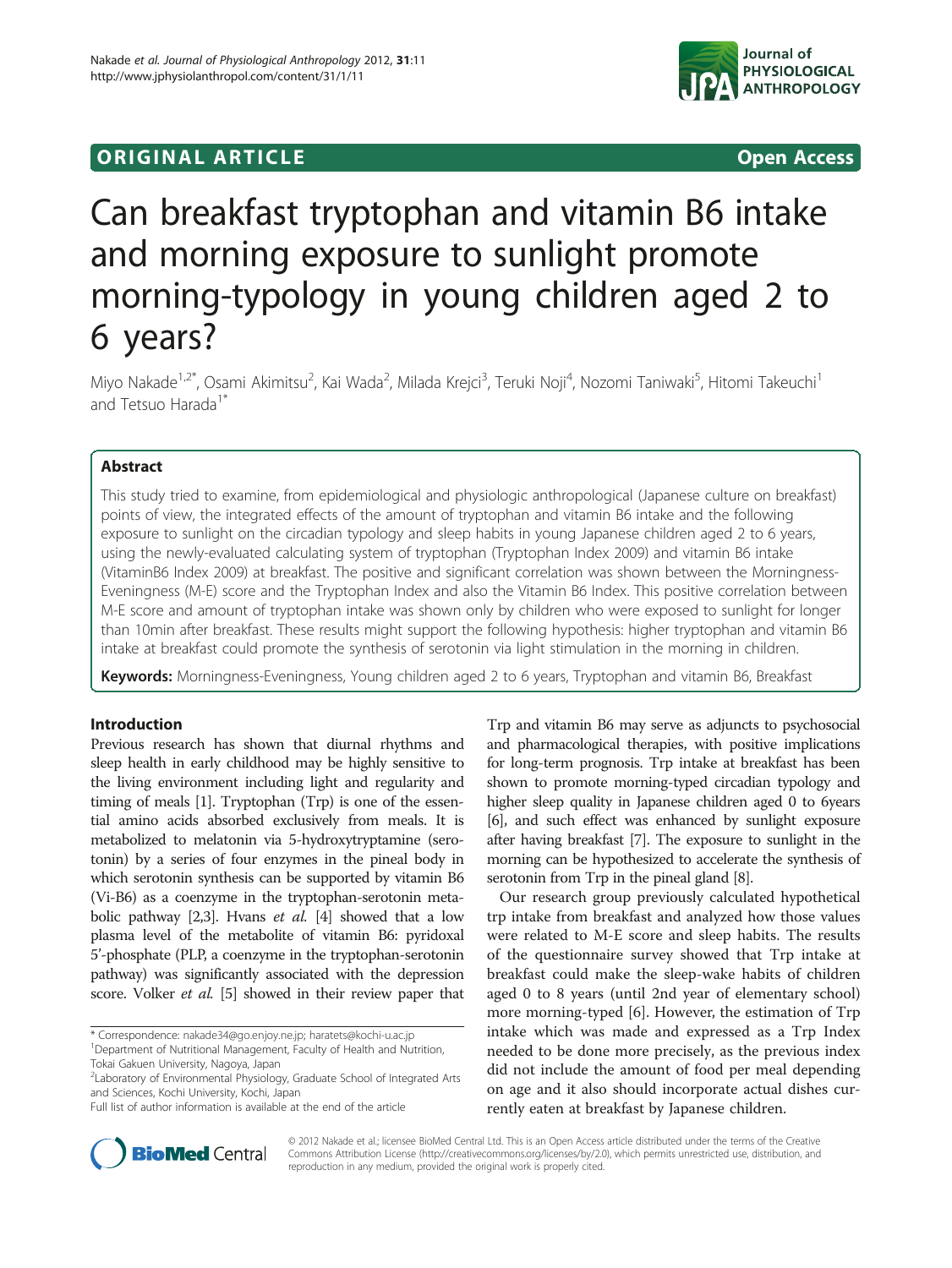In order to estimate more precisely how strong the correlation is between the amount of Trp and/or Vi-B6 consumed at breakfast and sleep habits and circadian typology in young Japanese children, the Trp Index (to estimate Trp intake) was modified and a new index to estimate Vi-B6 intake (Vi-B6 index) was created (Nakade et al., unpublished). These two new indices incorporated the amount of food per meal depending on age and also actual dishes currently eaten at breakfast by Japanese children.

Diversification of lifestyles and advanced eveningness has created problems in the basic living habits of children during their growth period. This may contribute to a variety of adverse effects, such as a decrease in motivation for learning, a decrease in physical and mental energy, and possibly even an increase in several health disorders. Shifting to an evening-type life for young children might be being accelerated, especially due to the ongoing 24-h commercialization of society [[9](#page-9-0)].

From the point of view of physiological anthropology, the Japanese consumed a Japanese-style breakfast which is protein (raw egg, dried fish, fermented soybeans, tofu in miso soup and so on) and vitamin-rich (dried seaweed, boiled spinach and so on). On the other hand, a light breakfast consisting of cereals, milk and vegetables are dominant and, for example, breakfast skippers are prevalent among female adolescents (23% skipped breakfast in 1999; 31.5% of all adolescents skipped breakfast in 2000 to 2006) and children frequently consumed ready-to-eat (RTE) cereal in the USA (35.9% of children aged 9 to 13years and 25.4% of adolescents aged 14 to 18years in 2000 to 2006) [\[10-12](#page-9-0)]. The number of students who had cereal and fruit juice for breakfast was increasing in Germany [\[13\]](#page-9-0). Protein consumption at breakfast by female Czech university students was significantly lower than female Japanese students (Kobayashi et al., unpublished). Due to the ongoing 24 hcommercialization of society in Japan, the nutritional quality of breakfast can be predicted to worsen even in Japan. The results in this study can be passed on to promote physical and mental health in Japanese children.

This study aims to test the integrated effects of the amount of Trp and Vi-B6 intake and the following exposure to sunlight on the circadian typology and sleep habits in young Japanese children aged 2 to 6years, using the newly evaluated calculating system of Trp and Vi-B6 intake at the breakfast.

# Participants and methods

The data used were collected from responses to questionnaires completed in 2008 by children in nine cityrun nursery schools and one kindergarten affiliated to the Faculty of Education, Kochi University located in Kochi city (33.3°N). The questionnaires included the Morningness-Eveningness Questionnaire (MEQ) by

Torsvall and Åkerstedt [[14\]](#page-9-0) and a revised version for children [[6\]](#page-9-0), questions on the regularity of timing and contents of breakfast and nutritional balance, such as the frequency of having a meal that consisted of a staple food (carbohydrate), a main dish (protein), and a side dish (vitamins and minerals), questions on mental health of the children (such as anger and depression [[6](#page-9-0)]) and questions about exposure to sunlight (the amount of time spent outside between the hours of awaking and arriving at school). The data from 816 children aged 2 to 5years (419 girls and 397 boys) were statistically analyzed using SPSS 12.0 statistical software.

# A. Questionnaire contents

#### Morningness-Eveningness Questionnaire

The MEQ [[14](#page-9-0)] and a version for children [\[6](#page-9-0)] were used to objectively measure diurnal preference. This part consisted of seven questions: three pertaining to sleep onset, three to sleep offset, and once to the peak timing of activity. Each question allows for choice (scored from 1 to 4) and the M-E score was the sum of the seven answers. Scores ranged from 7 to 28, with lower scores representing evening-types and higher scores representing morning-types.

#### Sleep habits

This section consisted of questions on sleep onset and offset timings during weekdays and weekends and questions about the quality of sleep such as mood when falling asleep and waking up. In addition, participants were also asked about the types of bedroom curtains used to determine the sleep environment. The possible answers were: (1) no curtains and sunlight is able to freely enter the room through the window; (2) lace curtains; (3) regular (cloth) curtains; (4) blackout curtains (curtains with a high light-blocking effect that blocks almost all sunlight from entering the room when fully closed); (5) paper screens (Japanese *shoji*); and (6) blinds. With regards to curtains, participants were divided into two groups: for the sake of simplicity, participants using blackout curtains and blinds were put into a 'blackout curtain group' for those who use bedroom curtains with a high light-blocking effect (less than 10lx even in the daytime just behind the curtain), while all others were put in a 'non-blackout curtain group'(more than 100lx in the daytime just behind the curtain).

#### Morning exposure to sunlight

1.How long is your child usually exposed to sunlight outside from the time he (she) has breakfast (or gets up) until he (she) arrives at nursery school (or kindergarten) (on days when they go to school; including time spent in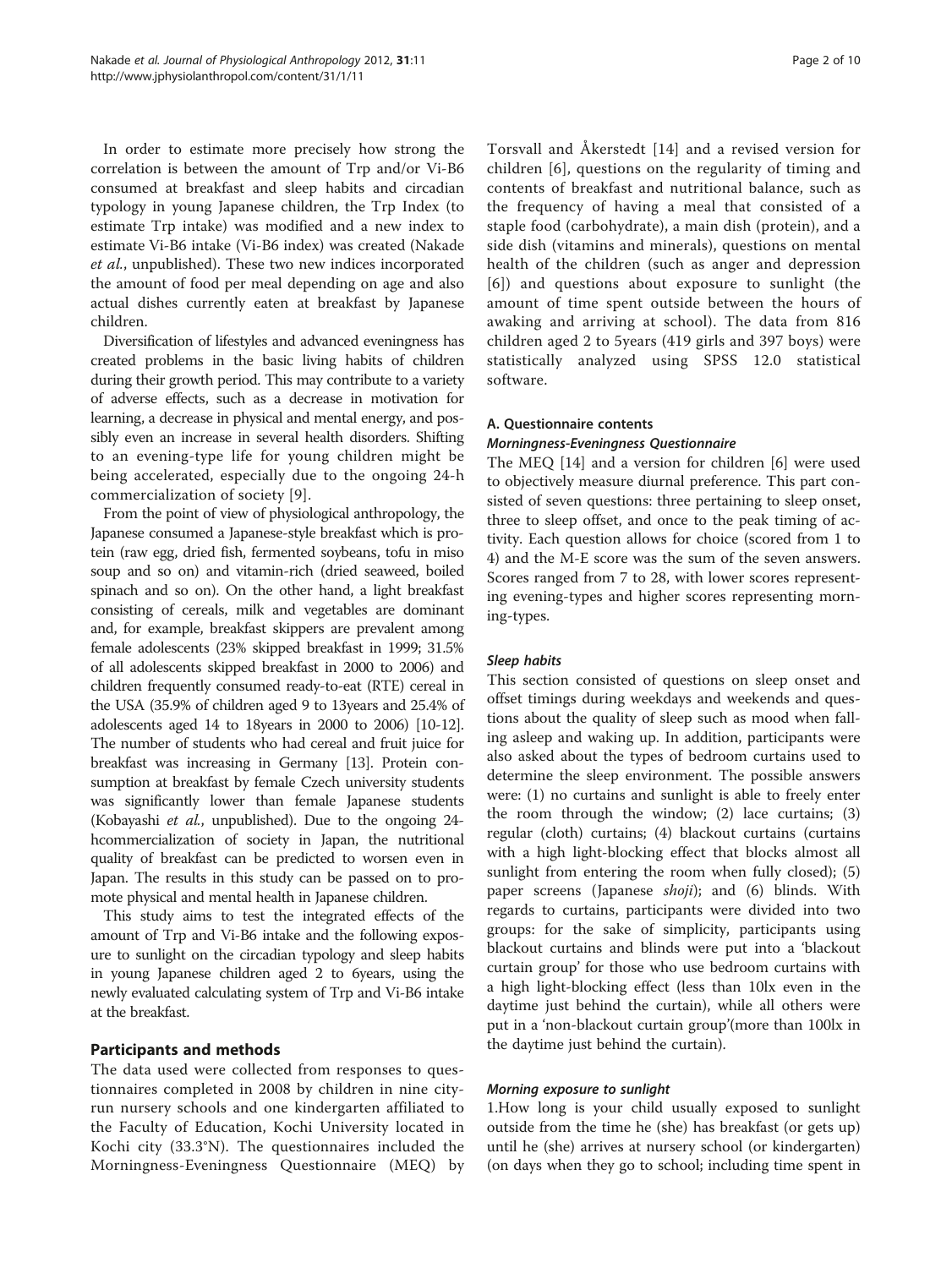the shade and clouded sunlight)? (1) Less than 10 min; (2) 10 to 30 min; (3) 30 to 60 min; (4) more than 60 min

2.How long is your child usually exposed to outside sunlight in the morning on days when he (she) has no school (including time spent in the shade and clouded sunlight)?

(1) Less than 10 min; (2) 10 to 30 min; (3) 30 to 60 min; (4)1 to 2 h; (5) 2 to 3 h; (6) more than 3 h

### Breakfast habits

The questions were about the regularity of time when breakfast was taken, frequency of having a breakfast that consists of three components: a staple food (carbohydrate), a main dish (protein), and a side dish (vitamins and minerals); and the types of foods regularly eaten for breakfast.

# Method for calculation of the estimated tryptophan and vitamin B6 intake

The calculation was done only for children who had breakfast every day or nearly every day. Children who ate irregularly and often skipped breakfast were deleted from the list for the calculation.

- 1. Amount of Trp or Vi-B6 contained in 100 g of food was estimated based on the tables on the contents of amino acids and vitamins in all kinds of foods [\[15\]](#page-9-0). On the other hand, the amount of food eaten by infants was estimated from the recommended amount of breakfast foods for children aged 2 to 5 years and general breakfast menu most frequently taken by Japanese young children [\[16,17](#page-9-0)]. The amount of Trp or Vi-B6 taken at one breakfast was calculated from the above two estimations (a-value).
- 2. The a-value was corrected based on the frequency (per week) of having a breakfast that consists of a staple food, a main dish and a side dish. The corrected a-value was defined as the revised index of Trp and Vi-B6. The following is how to calculate the revised index in detail.

# Detailed explanation of how to calculate the indices based on amino-acid constituent tables

Based on the dietary intake standards for different age categories of Japanese children, recommended amounts were set for three levels: 1 to 2-year-olds, 3 to 5-yearolds, and 6 to 8-year-olds [\[16](#page-9-0)]. Children aged 1 and 6 years were excluded from this study; 1-year-olds are often in the post-weaning period and do not have established eating habits, and the number of 6-year-old respondents was too small.

A representative 'menu' for a well-balanced breakfast including a staple food, main dish, side dish and other (soup, beverages) was used for calculating the (Trp) and Vi-B6 indices. The Trp and Vi-B6 indices were adjusted

based on the frequency of having a well-balanced breakfast. This adjusted value was calculated by reducing the value from 100% when a well-balanced breakfast was eaten every day, to 75% when it was eaten four to five times per week, to 50% when eaten two to three times, and to 25% when taken zero to onetime.

The validation test was done and the new indices for Trp and Vi-B6 (Spearman's correlation test: Trp,  $r = 0.314$ ,  $P < 0.001$ , Vi-B6,  $r = 0.302$ ,  $P < 0.001$ ) showed a clearer difference in M-E scores than the former indices (Spearman's correlation test:  $r = 0.256$ ,  $P < 0.001$ , Vi-B6,  $r = 0.243$ ,  $P < 0.001$ ) on the same database.

#### Statistical analysis

Data were statistically analyzed using Spearman's correlation test, the Wilcoxon signed-rank test, the Mann-Whitney U-test, and the Kruskal-Wallis test with SPSS 12.0 statistical software. M-E scores were expressed as mean plus or minus the standard deviation (Mean  $\pm$  SD).

#### B. Ethical treatment

The study followed the guidelines established by the journal Chronobiology International for the conduct of research on human subjects [[18\]](#page-9-0). Before administering the questionnaires, each of the participants (parents or guardians) was given a written explanation that detailed the concepts and purposes of the study and stated that their answers would be used only for academic purposes. After the above explanation, all parents (or guardians) agreed completely with the proposal. The study was also permitted by the kindergarten nurses' committees of the 13 kindergartens which carried out an ethical inspection of the contents of the questionnaire. As the children could not complete the questionnaires themselves, their parents or guardians completed them on their behalf.

#### Results

More than 90% of children have breakfast more than 5 to 6days per week, while 30% of those had a wellbalanced breakfast including carbohydrate, protein, and vitamins and minerals with a frequency of once or never per week (Table [1](#page-3-0)). Figure [1](#page-3-0) shows the distribution of the Trp averages taken at breakfast. When we incorporated the frequency information of taking the wellbalanced breakfast per week to the Trp intake analysis, 32.0% of respondents had corrected Trp averages equaling 25.0 mg or less. There is a peak in the category of 50.0 to 75.0 mg with great variation in the values. This implies that there is a high amount of variation in the quality of breakfast among households.

Table [2](#page-4-0) shows the average Trp intake values according to the regularity of meal timings. Children who ate breakfast at the same time every day tended to have a higher Trp intake. Similarly, children who more frequently eat a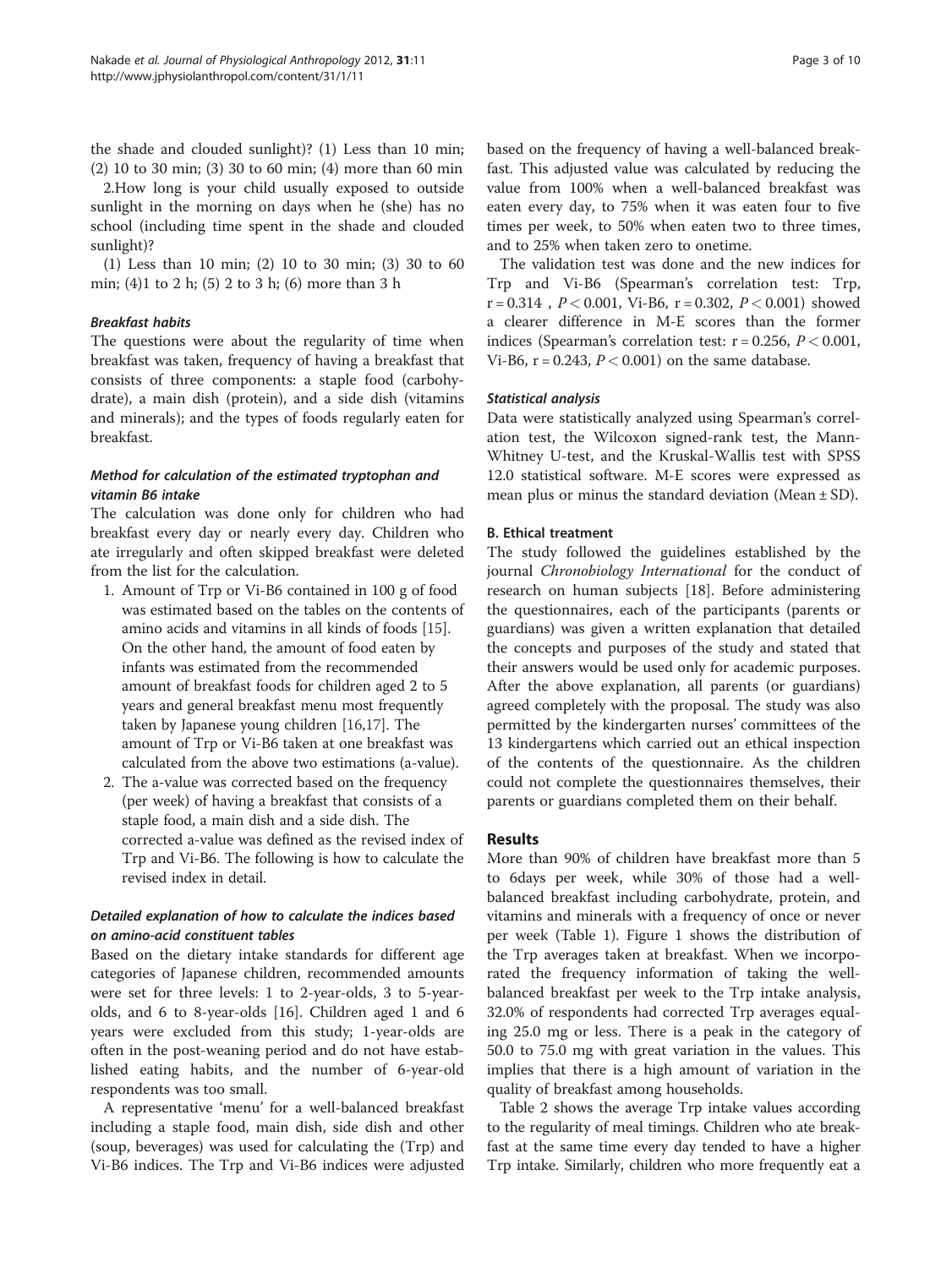### <span id="page-3-0"></span>Table 1 Breakfast habits of all participants

|                | <b>Regularity of breakfast</b>                               |                  |                 |                           |
|----------------|--------------------------------------------------------------|------------------|-----------------|---------------------------|
|                | Eats at set times every day                                  | Almost every day | Sometimes       | Does not eat at set times |
| $n\frac{9}{6}$ | 410 (50.6)                                                   | 364 (44.9)       | 25(3.1)         | 11(1.4)                   |
|                | Consumption of breakfast that includes staple, main and side |                  |                 |                           |
|                | Everyday                                                     | 4 to 5days/week  | 2 to 3days/week | 0 to 1 days/week          |
| $n\frac{9}{6}$ | 203(25.1)                                                    | 172(21.3)        | 191 (23.6)      | 242 (30.0)                |

Question: How many times a week does your child have a breakfast that consists of a staple food (e.g. bread, noodles or potatoes), a main dish (e.g. meat, fish or eggs) and a side dish (e.g. vegetables)?

well-balanced breakfast that contains a staple food, a main dish, and side dish tended to have higher Trp intake values (Table [2\)](#page-4-0). These results agree with the assumption that families with established meal routines also have higher quality breakfasts. Even after running comparisons with other Trp indices, the corrected Trp averages in the revised version, Trp Index 2009, show the largest differences between the two groups, showing that these averages are currently the most appropriate index.

#### Basic analysis

The mean Morningness-Eveningness (M-E) score for all children was  $20.80 \pm 3.45$  points (Figure [2](#page-4-0)). Dividing the children into age groups, the mean for 2-year-olds (173) was  $22.1 \pm 2.88$  and for 3 to 5-year-olds (555) was  $20.8 \pm 3.51$ .

Table [3](#page-5-0) shows the distribution of sleep habits on weekdays and weekends/holidays divided into age groups. Both bed times and wake-up times were later on weekends and holidays than on weekdays and both of these trends were greater for 3-5-year-olds than for 2-year-olds. No significant differences were seen for sleep duration between weekends/holidays and weekdays or between the different age groups. Regardless of age, 30.0% of children used a blackout curtain in their bedroom.

35 30 25 Number of infants 20 15  $10$ 5  $\pmb{0}$  $25 50 75 100 125 150 175 -$ Tryptophan index taken at breakfast (mg/one breakfast) Figure 1 Distribution of corrected tryptophan averages taken at breakfast (histogram).

On days when children went to kindergarten, 10 minutes was the most common amount of time during that they were exposed to sunlight from time they had breakfast (or woke up) until the time when they arrived at kindergarten, with 47.7% of 2-year-olds and 41.3% of 3 to 5-year-olds giving that response.

#### Frequency of having breakfast

A total of 96.2% of 2-year-olds and 95.2% of children aged 3 to 5yearsate breakfast regularly at set times every day or nearly every day (95.5% for all infants aged 2 to 5years, Table 1). With respect to the number of times per week when children had a nutritionally well-balanced breakfast consisting of a staple food (carbohydrate), a main dish (protein), and a side dish (vitamins and minerals), 21.4% of 2 year-olds and 26.6% of 3-5-year-olds (25.1% for 2 to 5years, Table 1) had a balanced breakfast every day, whereas 20.3% of 2-year-olds and 21.3% of 3-5-year-olds (21.3% for 2 to 5years) had a balanced breakfast 4 to 5days/week, and 30.2% of 2-year-olds and 29.5% of 3-5-year-olds (30.0% for 2 to 5years) had a balanced breakfast 0 to1days/week.

The mean index of Trp taken at breakfast after the correction was  $113.3 \pm 41.69$  (mg) for 2-year-olds and  $119.2 \pm 39.16$  (mg) for 3-5-year-olds, while the mean amount index of Vi-B6 taken by 2-year-olds and 3-5-yearolds was  $0.17 \pm 0.10$  (mg) and  $0.18 \pm 0.10$  (mg), respectively.

### Circadian typology (M-E score) and several factors

Looking at the relationship between the amount of time exposed to sunlight from breakfast time until reaching kindergarten, the M-E score was higher (more morning-typed) for 2-year-olds with more than 10 min exposure than 0 to 10 minutes exposure (Mann-Whitney U-test: 2years old,  $z = -2.009$ ,  $P = 0.045$ , 0 to  $10\text{min} = 21.67 \pm 2.79$ ,  $10\text{min} =$ 22.51  $\pm$  2.93, 3 to 5 years old, z = -0.130,  $P = 0.897$ , 0 to  $10min = 20.3 \pm 33.53$ ,  $10min = 20.38 \pm 3.51$ ) (Figure [3\)](#page-5-0). Children aged 3 to 5years who used blackout curtains in their bedrooms were more likely to be evening-typed than children who used non-blackout ones (Mann-Whitney U-test, for 2years,  $z = -1.264$ ,  $P = 0.206$ , using non-blackout curtains,  $22.23 \pm 2.90$ , blackout curtains,  $21.84 \pm 2.85$ ; 3 to 5 years,  $z = -2.907$ ,  $P = 0.004$ , non-blackout curtains, 20.68 ± 3.46, blackout curtains, 19.68 ± 3.51) (Figure [4\)](#page-6-0).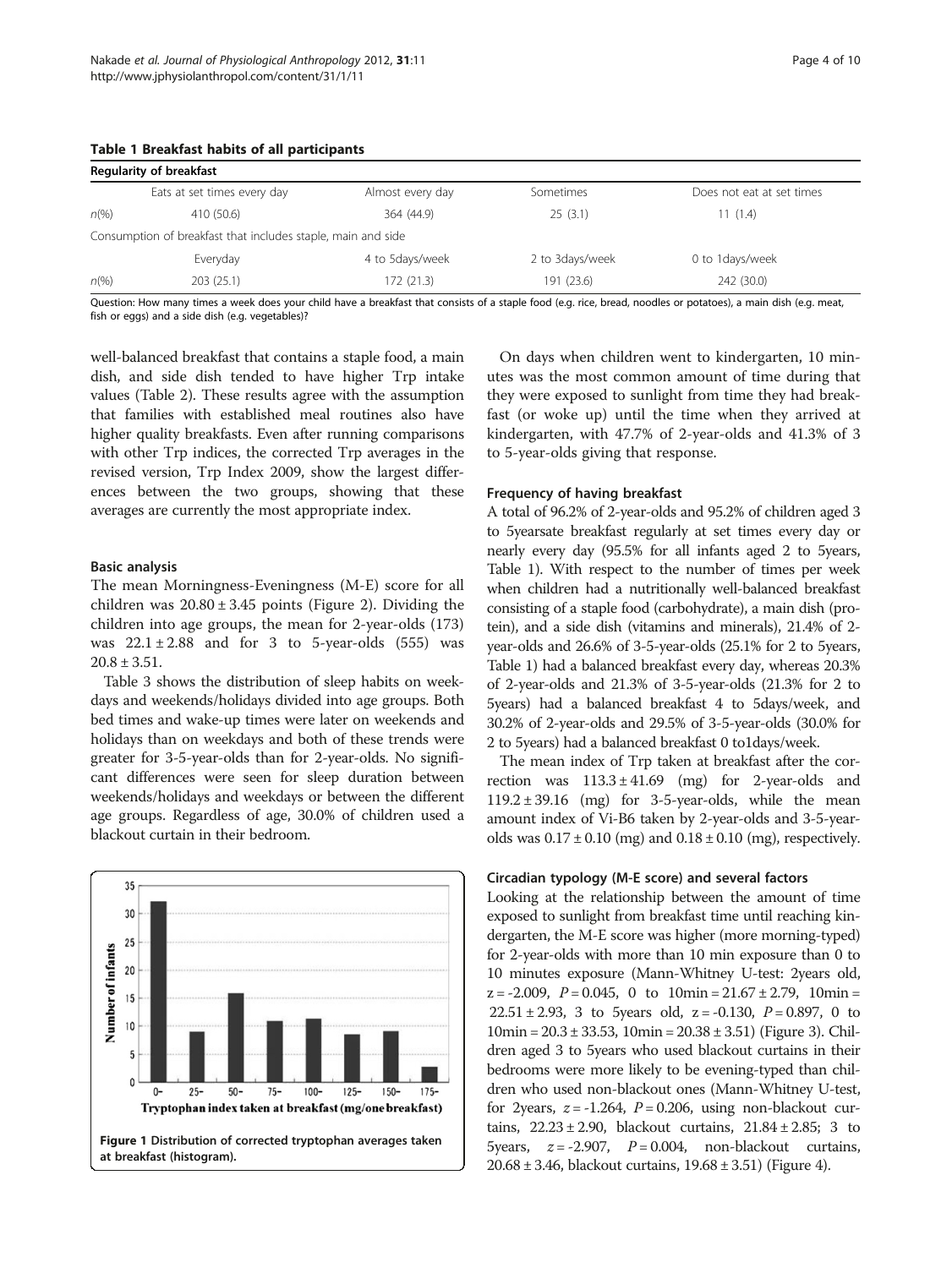|                             | Corrected average Trp intake according to regularity of breakfast                                                                      |                             |                          |                           |  |
|-----------------------------|----------------------------------------------------------------------------------------------------------------------------------------|-----------------------------|--------------------------|---------------------------|--|
|                             |                                                                                                                                        | Eats at set times every day | Almost every day         |                           |  |
| Aged 2 years                | 73.9                                                                                                                                   | 59.2                        |                          |                           |  |
| Aged 3 to 5 years           | 83.8                                                                                                                                   | 62.4                        |                          |                           |  |
|                             | Corrected average Trp intake according to the frequency to take well-balanced breakfast that includes staple, main and side            |                             |                          |                           |  |
|                             | Everyday                                                                                                                               | 4 to 5 days/week            | 2 to 3 days/week         | 0 to 1 days/week          |  |
| Aged 2years                 | 134.4                                                                                                                                  | 98.0                        | 46.8                     | 12.0                      |  |
| Aged 3 to 5years            | 139.1                                                                                                                                  | 93.4                        | 50.2                     | 13.5                      |  |
|                             | Trp-Index for children aged 3 to 5 years(Trp intake) before and after the correction due to the frequency of a well-balanced breakfast |                             |                          |                           |  |
|                             |                                                                                                                                        |                             | Average after correction | Average before correction |  |
| Eats at set times every day |                                                                                                                                        |                             | 83.8                     | 125.5                     |  |
| Almost every day            |                                                                                                                                        |                             | 62.4                     | 116.5                     |  |
| Mann-Whitney U-test         |                                                                                                                                        |                             | $z=-4.9, P < 0.001$      | $z=-2.7.P=0.006$          |  |

<span id="page-4-0"></span>

|  |  |  | Table 2 New Trp Index (mg) based on breakfast habits and validation |  |  |
|--|--|--|---------------------------------------------------------------------|--|--|
|--|--|--|---------------------------------------------------------------------|--|--|

For children aged 3 to 5years, those who had breakfast at regular time almost every day and had breakfast that consisted of the three nutritional components were more likely to be morning-typed, but this trend was not seen in the 2-year-old age group (Figures [5](#page-6-0) and [6](#page-7-0)) (Kruskal-Wallis test, effect of breakfast regularity, 2years,  $\chi^2$ =1.39, df =2,  $P = 0.499$ ; 3 to 5years,  $\chi^2 = 16.61$ , df = 3,  $P = 0.001$ , effect of nutritional richness, 2years,  $\chi^2 = 4.31$ ,<br> $\delta f = 3, P = 0.230$ ,  $\delta f = 3, P = 2.0001$ , df = 3, P = 0.230; 3 to 5years,  $\chi^2$  = 62.29, df = 3, P < 0.001).<br>Three groups were made due to the amount of Trp and

Three groups were made due to the amount of Trp and Vi-B6 intake: less than -1SD from mean, between -1SD to +1SD, and more than +1SD, for the analysis on the relationship between Trp amount of intake and M-E scores. Children aged 3 to 5years with greater Trp intake tended to be more morning-typed, although this trend was not seen in the 2-year-old group (Kruskal-Wallis test, 2years,

 $\chi^2$  = 1.68, df = 2, P = 0.431; 3 to 5 years,  $\chi^2$  = 39.73, df = 2, P < 0.001). A similar relationship was also seen for Vi-B6 intake (Kruskal-Wallis test, 2years,  $\chi^2$  = 1.63, df = 2, P = 0.422; 3 to 5years,  $\chi^2$  = 33.38, df = 2, *P* < 0.001). Looking at the correlation coefficient between M-E score and Trp and Vi-B6 intake tended to give a slight but significant correlation of the r value of 0.25 (Trp intake: Spearman's correlation coefficient =  $0.25$ ,  $P < 0.001$ , Vi-B6 intake: Spearman's correlation coefficient =  $0.25$ ,  $P < 0.001$ ).

# The integrated effect of Try and Vi-B6 intake and following sunlight exposure on M-E scores

Trp intake and Vi-B6 intake showed the similar relationship with M-E score. Such integrated analysis was done only for children aged 3 to 5years, because the number of data of those aged 2years or younger is too small to analyze.

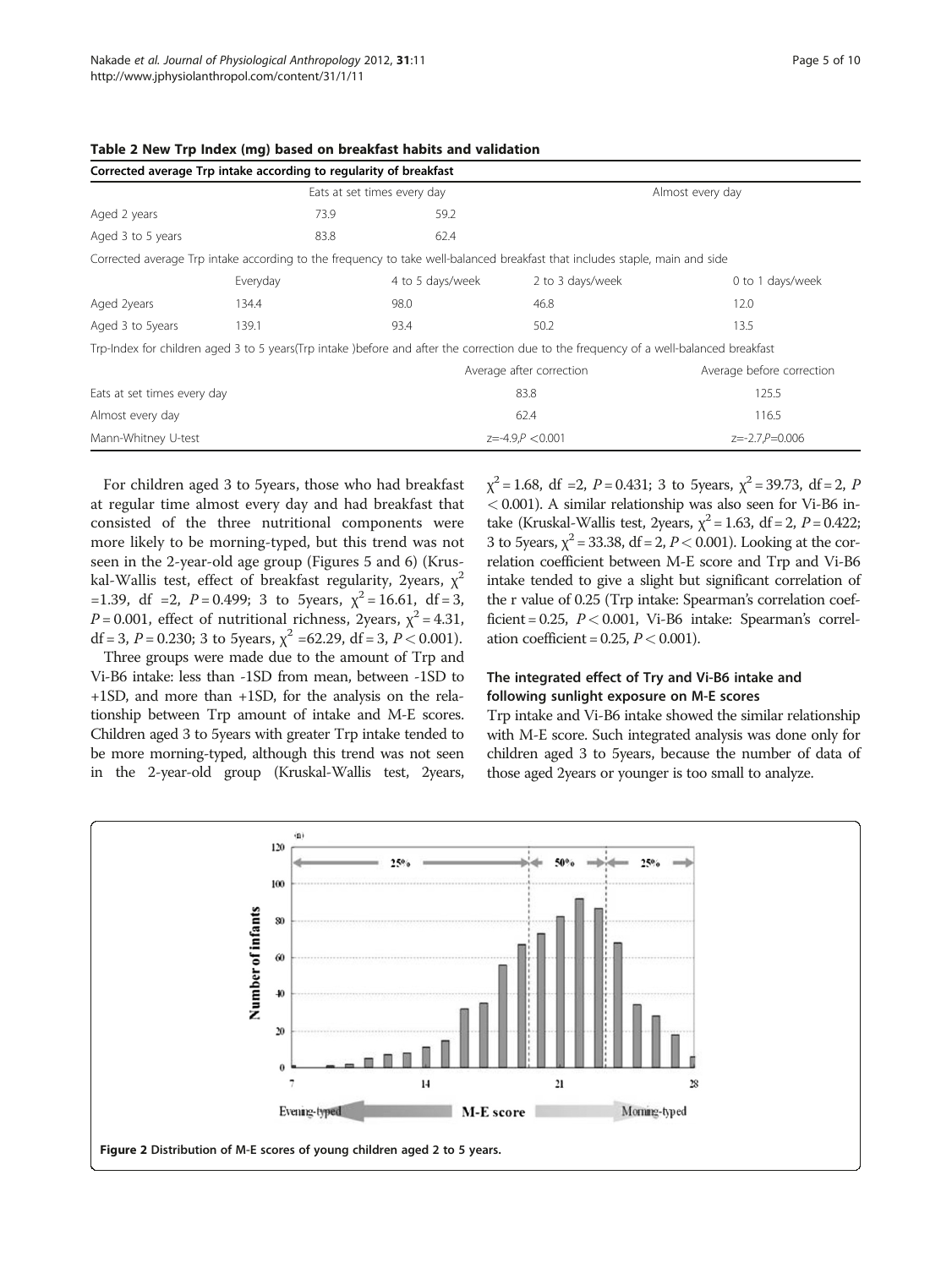<span id="page-5-0"></span>Table 3 Wake-up time, bed time and sleep hours divided by age groups (Mean  $\pm$  SD[n])

|                       | Aged 2 years          | Aged 3 to 5 years $\chi^2$ value df |       |    | P     |  |  |  |
|-----------------------|-----------------------|-------------------------------------|-------|----|-------|--|--|--|
| Bed time              |                       |                                     |       |    |       |  |  |  |
| Weekdays              | $21.21 \pm 0.68(187)$ | $21.45 \pm 0.73(602)$               | 39.61 | 31 | 0.138 |  |  |  |
| Holidays              | $21.43 \pm 0.69(181)$ | $21.80 \pm 0.81(595)$               | 49.98 | 26 | 0.003 |  |  |  |
| Weekdays vs. holidays |                       |                                     |       |    |       |  |  |  |
| Difference            | $0.22 \pm 0.43(176)$  | $0.36 \pm 0.54(580)$                | 32.83 | 25 | 0.135 |  |  |  |
| Wake-up time          |                       |                                     |       |    |       |  |  |  |
| Weekdays              | $6.85 \pm 0.76(181)$  | $7.02 \pm 0.52(600)$                | 46.35 | 22 | 0.002 |  |  |  |
| Holidays              | $7.26 \pm 0.76(181)$  | $7.60 \pm 0.81(594)$                | 44.30 | 28 | 0.026 |  |  |  |
| Weekdays vs. holidays |                       |                                     |       |    |       |  |  |  |
| Difference            | $0.41 \pm 0.70(181)$  | $0.58 \pm 0.61(592)$                | 36.08 | 34 | 0.372 |  |  |  |
| Sleep duration        |                       |                                     |       |    |       |  |  |  |
| Weekdays              | $9.65 \pm 0.68(176)$  | $9.58 \pm 0.69(585)$                | 27.15 | 37 | 0.882 |  |  |  |
| Holidays              | $9.83 \pm 0.64(180)$  | $9.80 \pm 0.78(587)$                | 23.00 | 33 | 0.903 |  |  |  |
| Weekdays vs. holidays |                       |                                     |       |    |       |  |  |  |
| Difference            | $0.19 \pm 0.62(175)$  | $0.22 \pm 0.74(574)$                | 33.49 | 45 | 0.897 |  |  |  |

Figure [7](#page-7-0) shows the relationship among exposure to sunlight on the way to nursery school or kindergarten, Trp intake, and M-E score. The amount of Trp intake positively and significantly correlated with M-E scores only for children who were exposed to sunlight for longer than 10min (Spearman's correlation test, sunlight exposure more than 10min,  $r = 0.333$ ,  $n = 70$ ,  $P = 0.005$ ; less than 10min,  $r = 0.174$ ,  $n = 100$ ,  $P = 0.082$ ) (Figure [7\)](#page-7-0). Dealing with both curtain use and sunlight exposure, the positive correlation tended to be stronger for children who used non-blackout curtain and children who were exposed to sunlight for longer than 10min and also used non-blackout curtains, than that for children who used blackout curtains and were exposed for less than 10min after breakfast (correlation value, sun exposure more than 10min before coming to nursery school: plus non-blackout curtain use, Spearman's correlation test,  $r = 0.442$ ,  $P < 0.001$ ,  $n = 203$ , plus blackout curtain use,  $r = 0.172$ ,  $P = 0.087$ ,  $n = 100$ ; sun exposure less than 10min: plus non-blackout curtain use, r = 0.287,  $P < 0.001$ ,  $n = 147$ , plus blackout curtain use,  $r = 0.235$ ,  $P = 0.050$ ,  $n = 70$ ) (Figure [7\)](#page-7-0).

Figure [8](#page-8-0) shows the relationship among exposure to sunlight on the way to nursery school or kindergarten, Vi-B6 intake, and M-E score. The amount of Vi-B6 intake positively and significantly correlated with M-E scores irrespective of sunlight exposure (Spearman's correlation test, sunlight exposure more than 10min,  $r = 0.320$ ,  $n = 303$ ,  $P < 0.001$ ; less than 10min, r = 0.271, n = 217,  $P < 0.001$ ) (Figure [8\)](#page-8-0). Dealing with both curtain use and sunlight exposure, the positive correlation tended to be stronger for children who used non-blackout curtains and were exposed to sunlight for longer than 10min and also used non-blackout curtains than that for children who used blackout curtains and were exposed for less than 10min after breakfast (correlation value, sun exposure more than 10min before coming to nursery school: plus non-blackout curtain use, Spearman's correlation test,  $r = 0.396$ ,  $n = 203$ ,  $P < 0.001$ , plus blackout curtain use, r = 0.176, P = 0.079,  $n = 100$ ; sun exposure less than 10min: plus non-blackout curtain use,  $r = 0.265$ ,  $P = 0.001$ ,  $n = 147$ , plus blackout curtain use,  $r = 0.290$ ,  $P = 0.015$ ,  $n = 70$ ) (Figure [8\)](#page-8-0).

In the comparative analysis among three groups due to standard deviation, a significant difference in M-E scores was observed not among the three groups for Trp

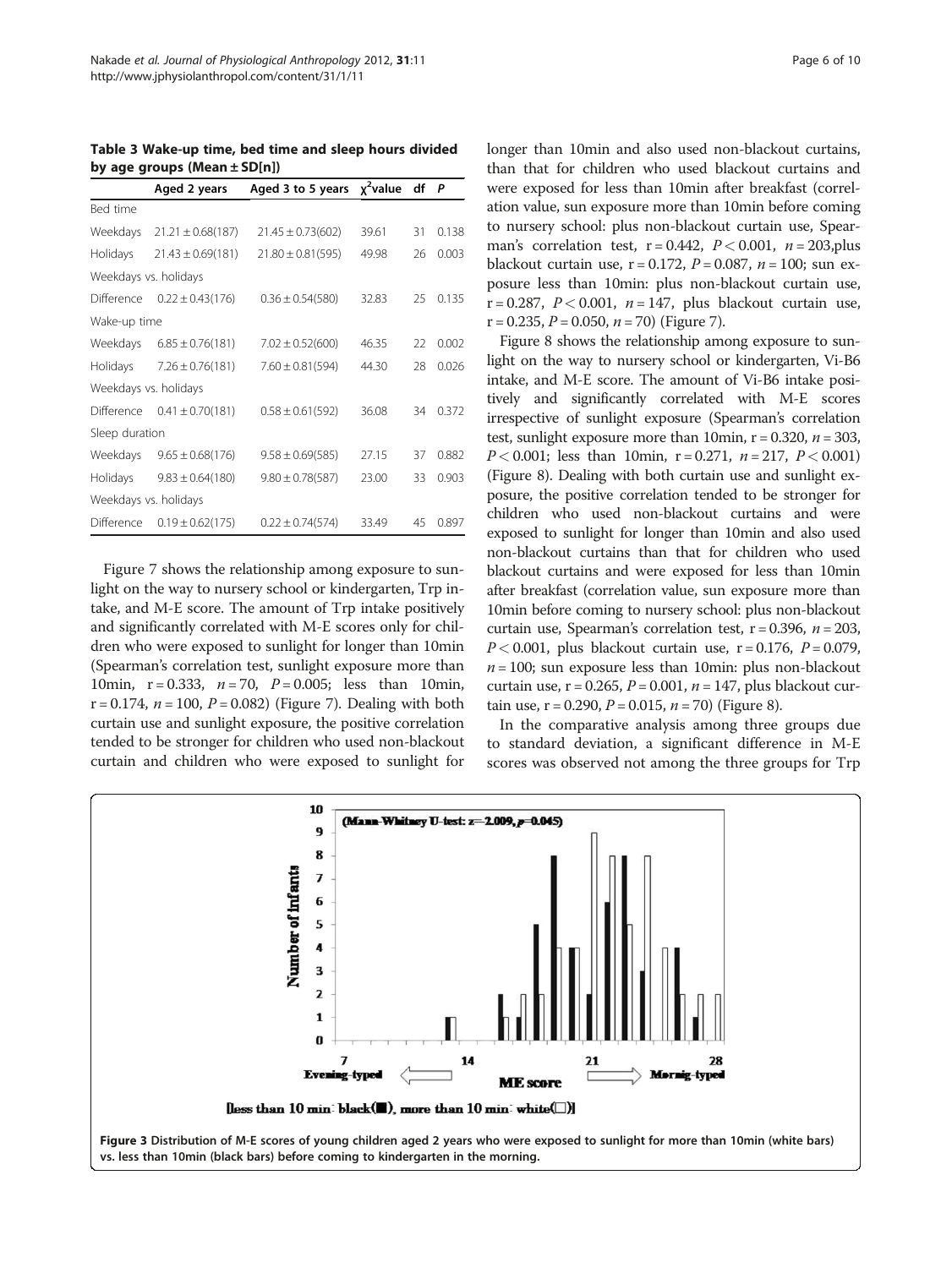<span id="page-6-0"></span>

intake  $(\chi^2$ value = 2.592, df = 2, P = 0.274), but among the three groups for Vi-B6 intake  $(\chi^2$ value = 6.177 df = 2 three groups for Vi-B6 intake ( $\chi^2$ value = 6.177, df = 2,  $P = 0.046$ ) (Figure [9\)](#page-8-0).

#### **Discussion**

Compared to 2-year-olds, 3 to 5-year-olds had lower average M-E scores and were more evening-typed, showing that there is a possibility that children can become more evening-typed as they get older, even starting from such an early age. With regards to breakfast habits, children aged 3 to 5 years tended to be more morning-typed if they ate a nutritionally-balanced breakfast made up of a staple food,

main dish, and side dish every day. In other words, evening-typed children were likely to lack good sleep and did not eat nutritionally-balanced breakfasts. This trend was seen in children aged 3 to 5yearsbut not in children aged 2years. This may be a result of breakfast content becoming more fixed and children beginning to exhibit (and show large variation in) personal habits from 3years of age.

Furthermore, children showed a tendency to be more morning-typed if they ate breakfast with a high estimated Trp content. This study also confirmed a similar trend with estimated Vi-B6 content. Among essential amino acids, the Trp content in food is quite small, and

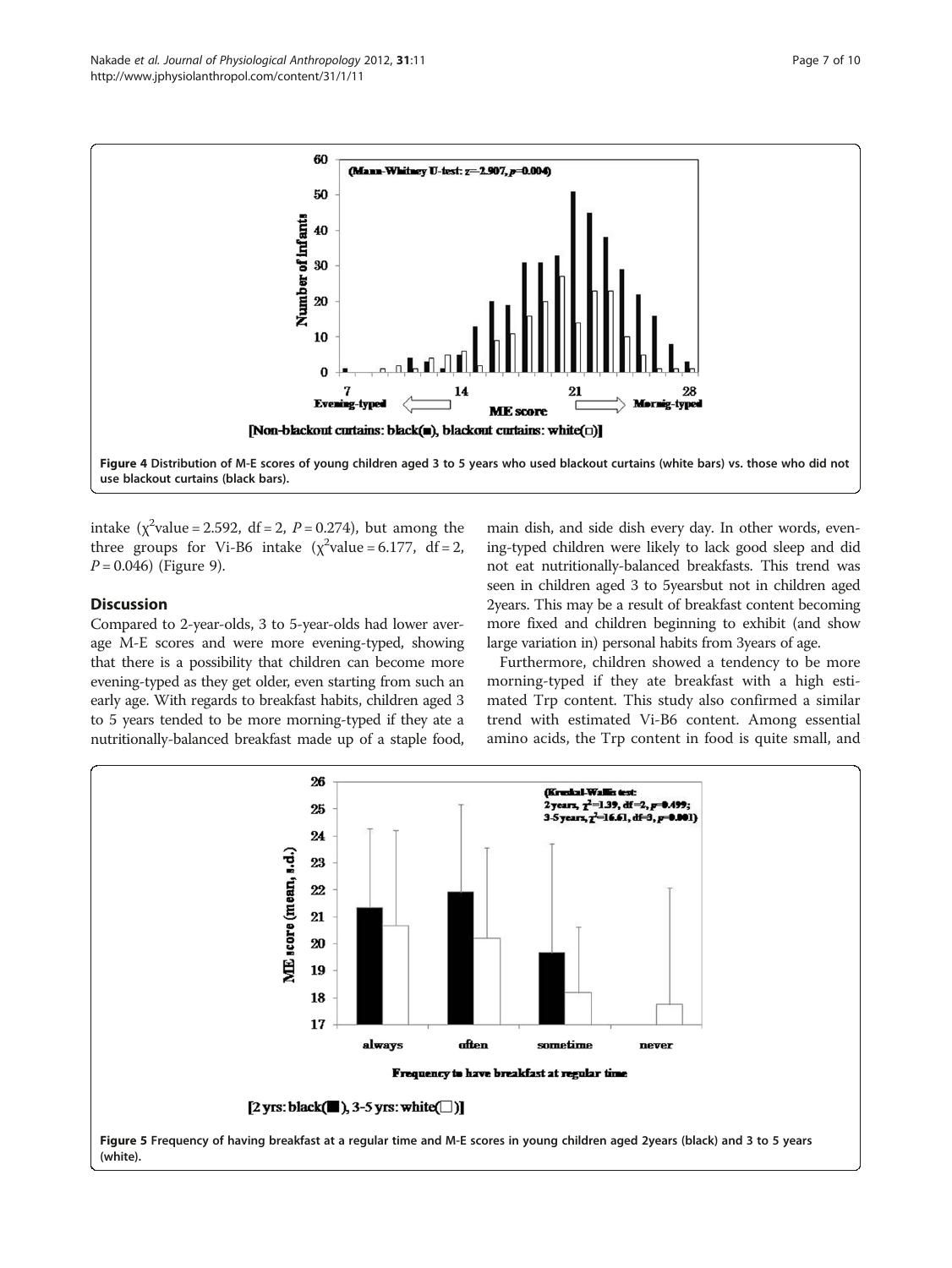<span id="page-7-0"></span>

thus it is necessary to make a special effort to consume a sufficient amount in one's diet. Relatively large amounts of Trp are found in many ordinary foods such as dried bonito and other fish, fermented soybeans (natto), fish, meat, and eggs [\[15\]](#page-9-0).

On the other hand, Vi-B6 is a coenzyme that is essential for the synthesis of serotonin and large amounts can be found in beef, pork or chicken liver, lean fish, and nuts and seeds [[15\]](#page-9-0). Among fruits, bananas have a relatively moderate amount. As Trp and Vi-B6 are often contained in the same foods, children whose diet contains large amounts of Trp are also likely to receive larger amounts of Vi-B6 at the same time.

The amount of exposure to sunlight on the way to kindergarten and the type of bedroom curtains used also played a role in this process. Vi-B6 also acts as a coenzyme necessary for the metabolism of Trp into serotonin, and the synthesis of serotonin will be reduced without sufficient exposure to sunlight [\[8\]](#page-9-0). The results of this study supported these claims. Harada et al. [[19\]](#page-9-0) reported that college students who changed their bedroom curtains to blackout curtains in the summer either showed progressively later sleep onset times at night or, for those whose sleep phase was already delayed, their sleep-wake cycle became more irregular. For Japanese adolescents attending junior high school, the exposure to fluorescent lamps at home (including a

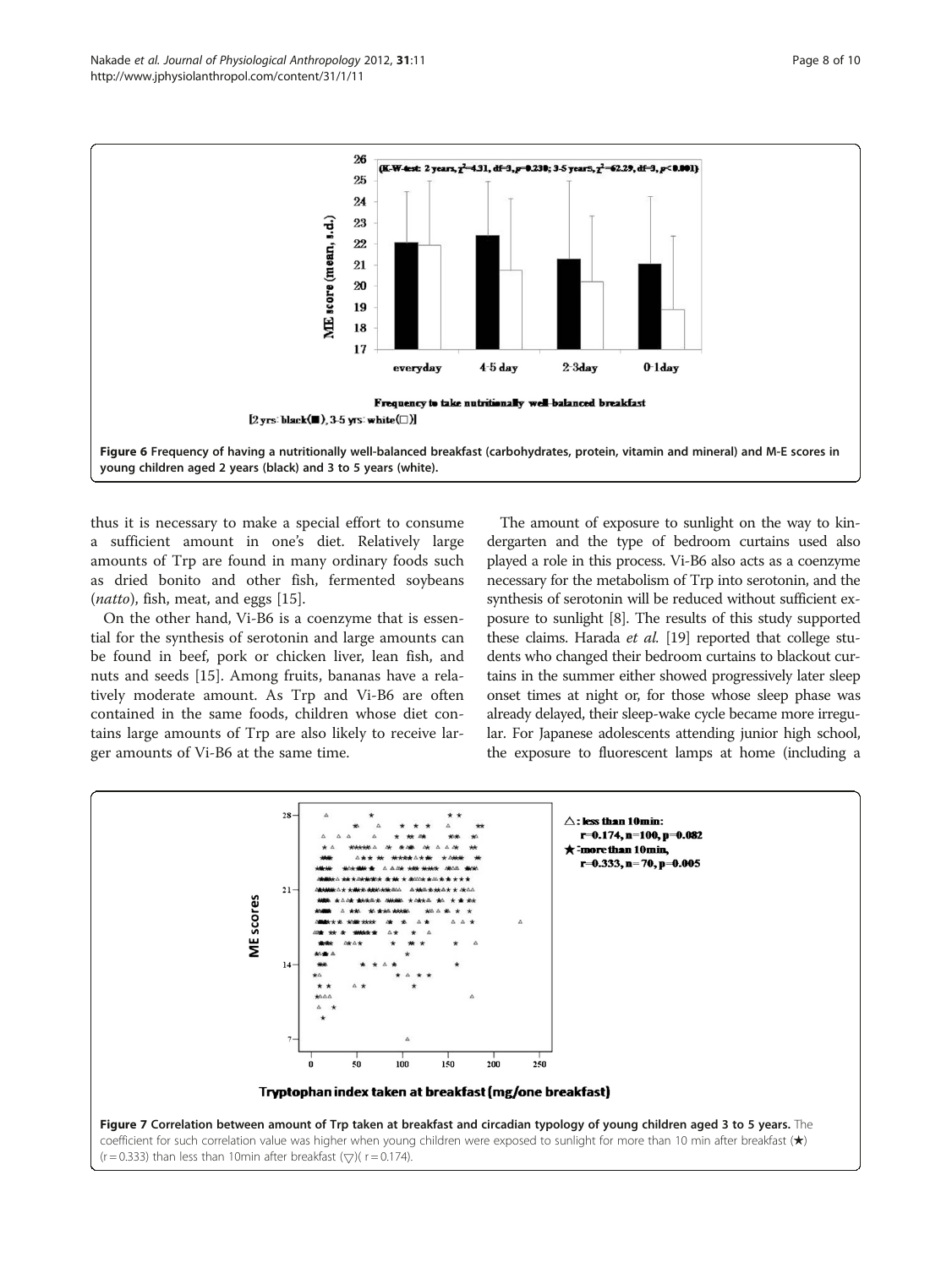<span id="page-8-0"></span>

high amount of blue lights with short wave of <480nm) during the night reduced the salivary melatonin level to one third of its potential level (under a light bulb) in a field experiment [\[20](#page-9-0)]. For such young children who are considered to be more sensitive to light than college and junior high students, the light environment including the type of bedroom curtains may be thought to strictly influence their sleep-wake cycles.